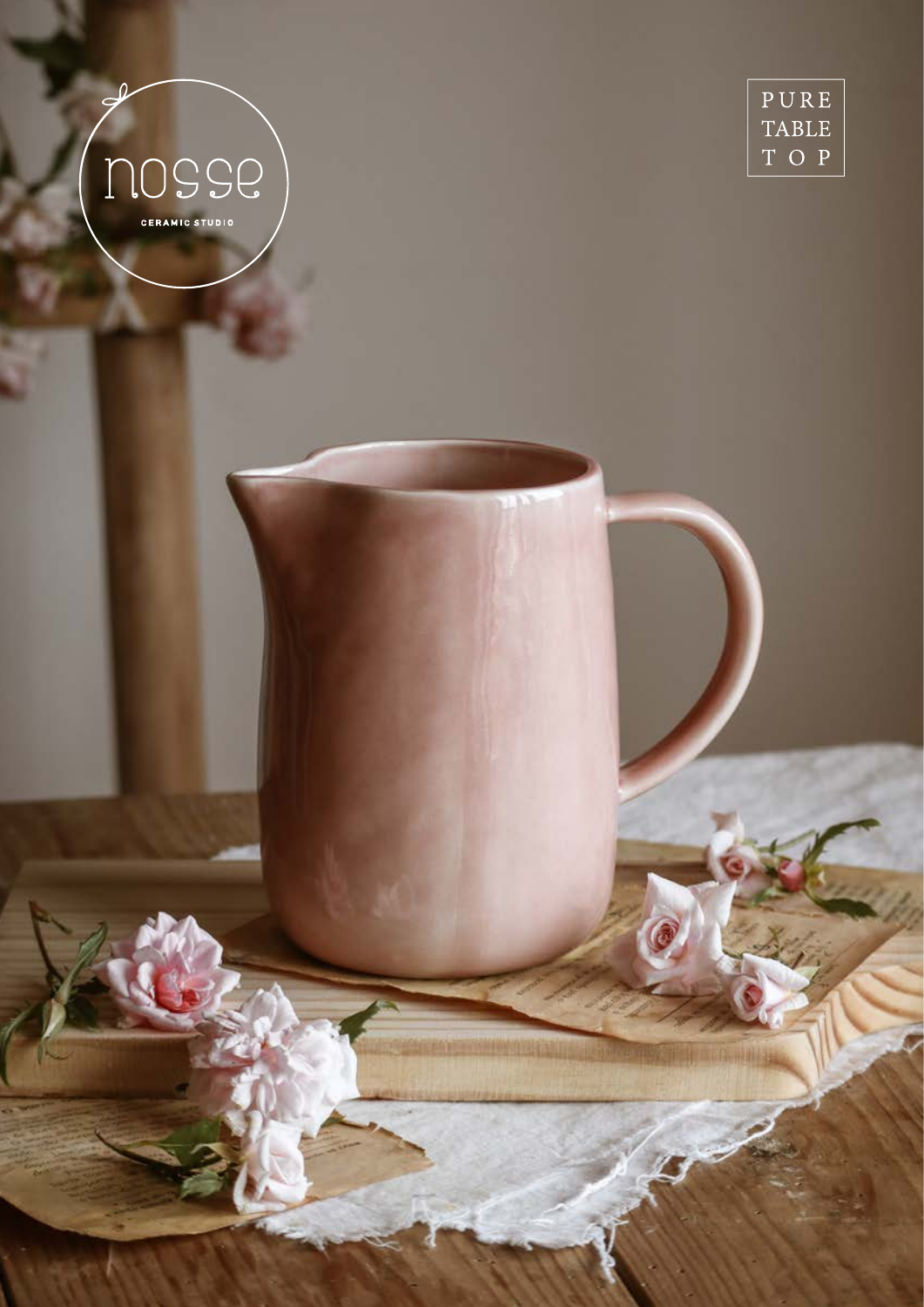| PURE  |  |
|-------|--|
| TABLE |  |
| ТОР   |  |

## **Specialist**

Pure Table Top is a specialist supplier of ceramics and glass, working closely with retailers and brands in the UK and worldwide. We guide and support our customers through the product lifecycle, sharing our market knowledge along the way.

## **Where**

Our showroom is based in the heart of the Leicestershire countryside, amidst rolling fields but still easily accessible from Leicester and only 1 hour by train from London.

# **Quality**

Taking pride in our quality and value for money, we work tirelessly with our factories and customers alike to design and manufacture products to the highest standards.



Nosse ceramics combine the sleek and the organic, their natural, soft colour pallet of pinks, greys and olives, a signature of the Nosse brand. The pieces feel humble yet stylish offering a real sense of timeless dinnerware, offering homely comfort. All pieces are designed to lend themselves wonderfully to a mix-and-match look. Designed and made in a well-established Portuguese factory, they have used pioneering eco-sustainable, recycled glazes to complement the collection.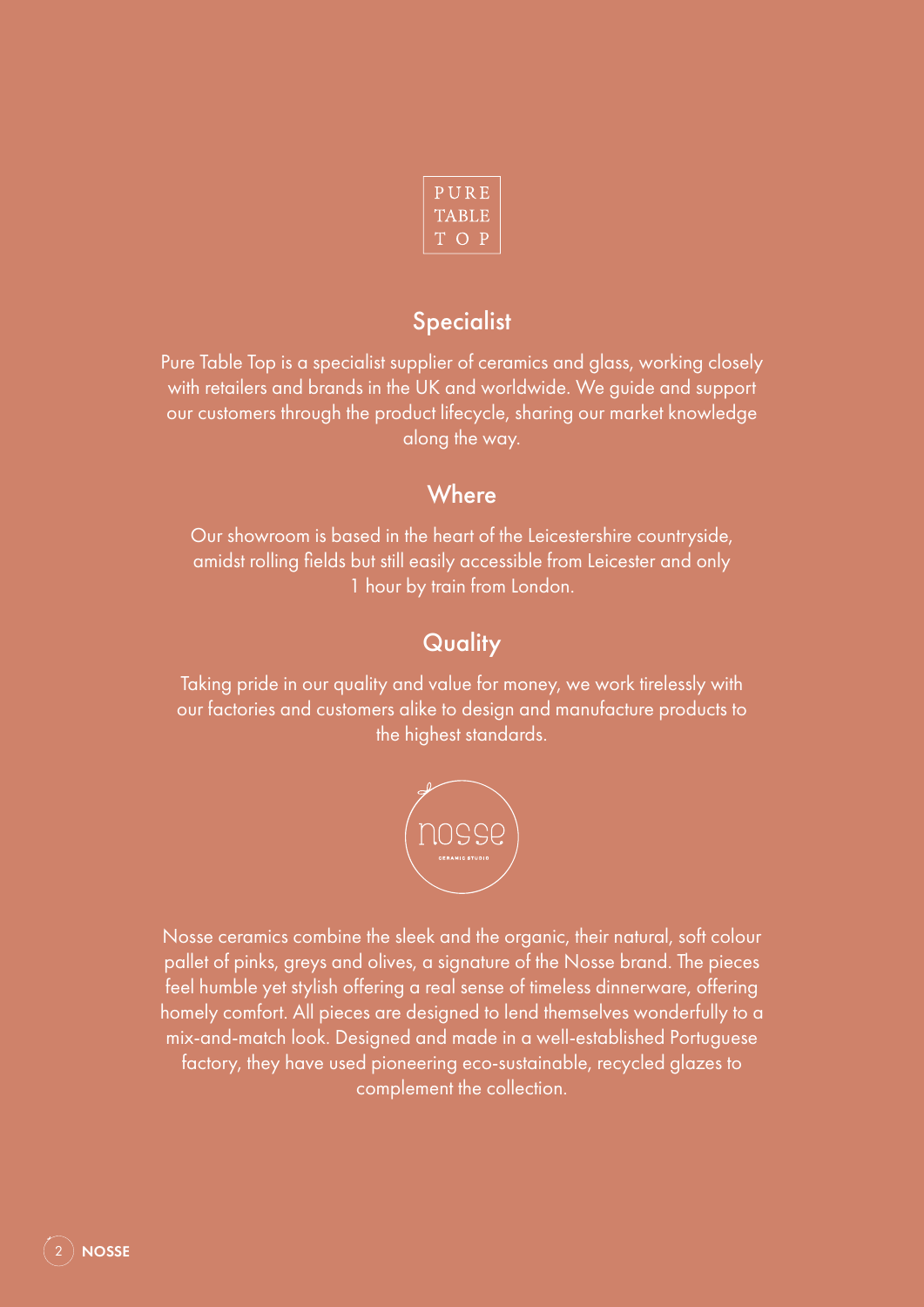



### SVELTE MUG - OLIVE

1756 **STONEWARE** 13.6 x 10 x 9 CM CAPACITY 370ML

## SVELTE MUG - ROSE

1770 STONEWARE 13.6 x 10 x 9 CM CAPACITY 370ML

## SVELTE MUG - STONE

1749 STONEWARE 13.6 x 10 x 9 CM CAPACITY 370ML





 $NOSSE$   $\bigcirc$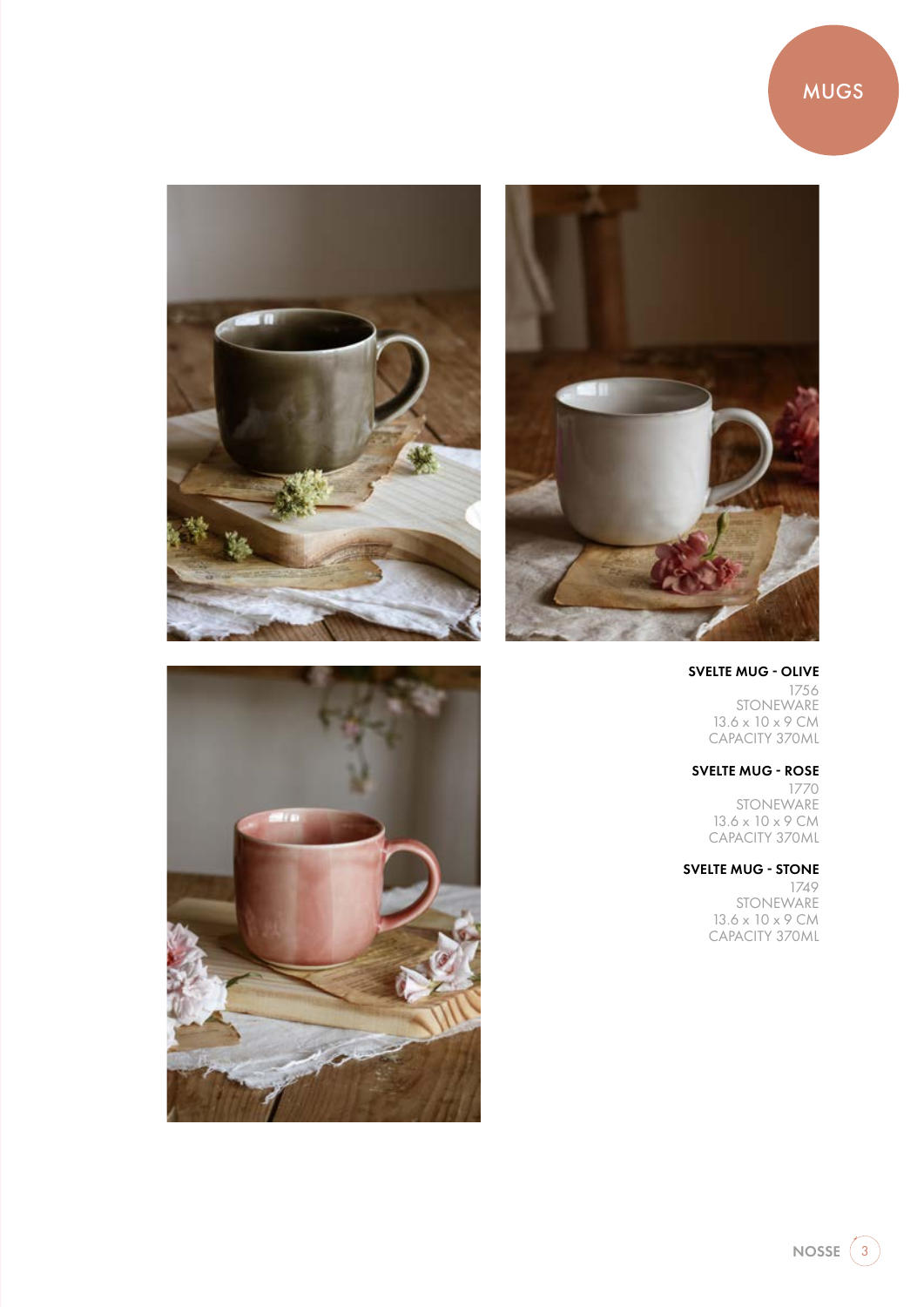**PLATES** 

THE SVELTE PLATE IN STONE GLAZE (COMES IN 3 SIZES)

SVELTE PLATE 17 - STONE 2340 STONEWARE 17 x 17 x 1.6 CM

SVELTE PLATE 22 - STONE 1664 STONEWARE 22 x 22 x 1.6 CM

SVELTE PLATE 27 - STONE 1718 STONEWARE 27 x 27 x 1.6 CM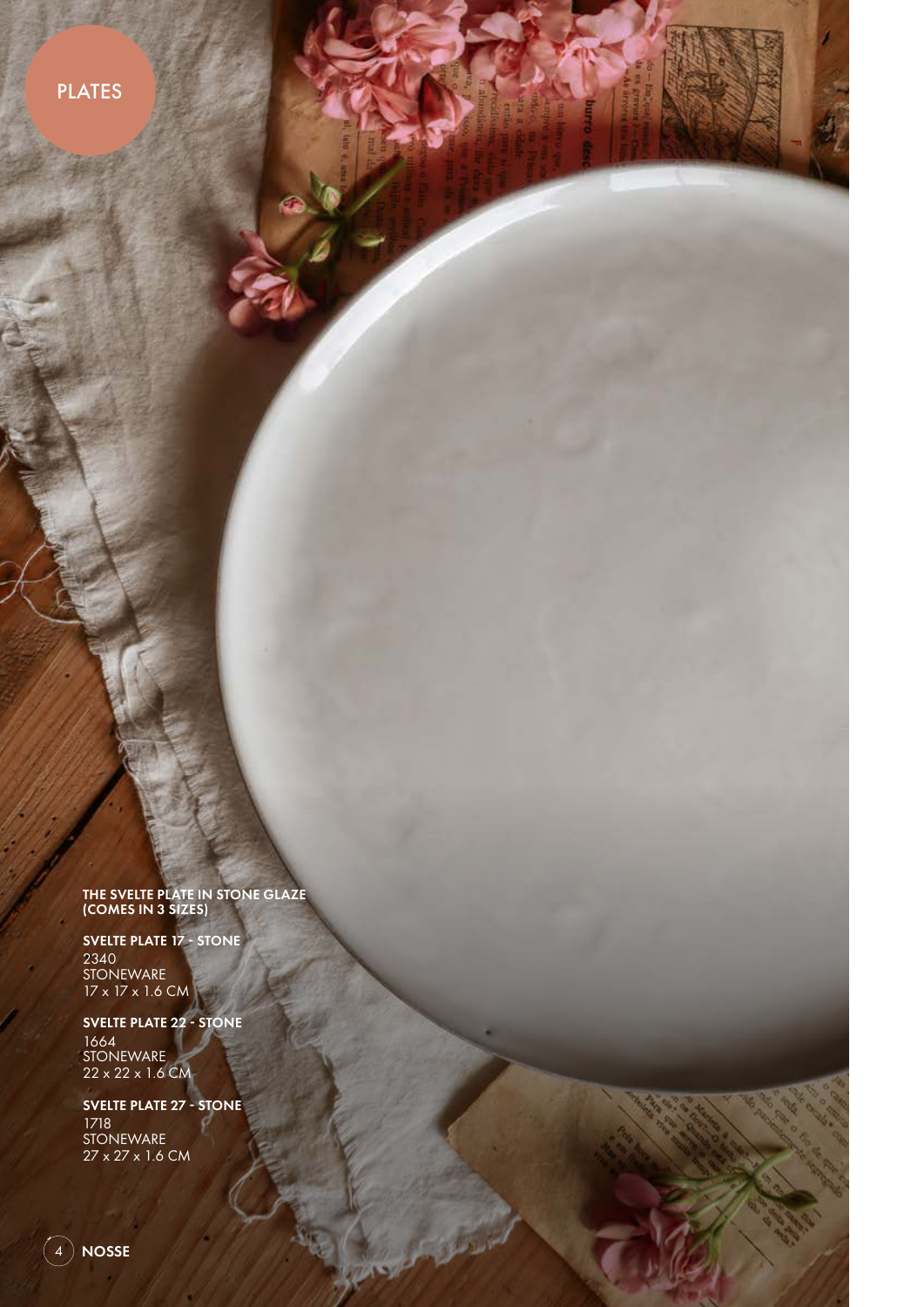COMPLEMENTS POTTER SOUP PLATE 23 - ROSE 3514 **STONEWARE** 23 x 23 x 5.5 CM











#### COMPLEMENTS POTTER SOUP PLATE 23 - ROSE

3514 STONEWARE 23 x 23 x 5.5 CM CAPACITY 460ML

#### COMPLEMENTS POTTER SOUP PLATE 23 - STONE

2111 STONEWARE 23 x 23 x 5.5 CM CAPACITY 460ML

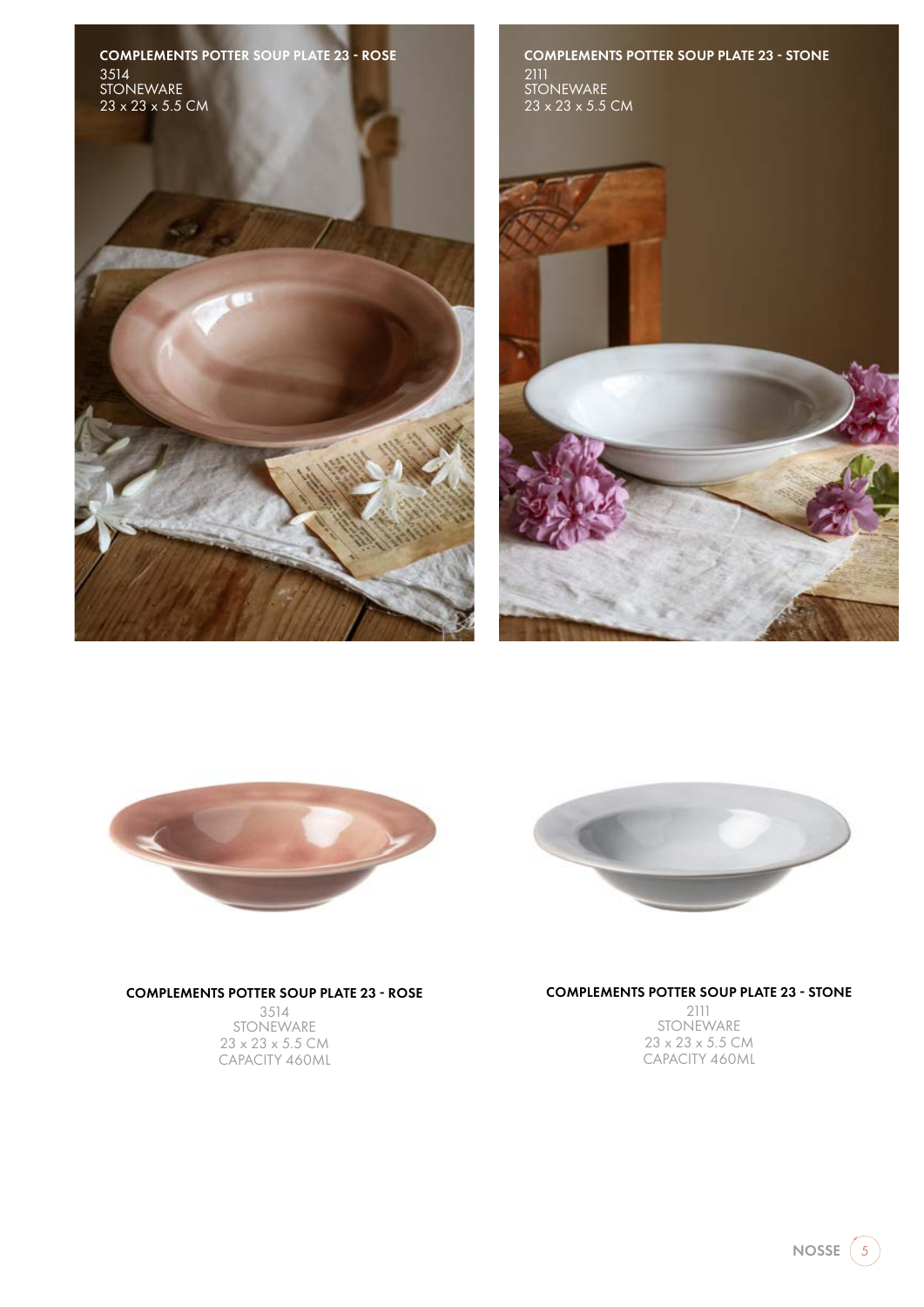# BOWL COLLECTION

Perfect to sit within your dinnerware collection or go for a more tapas look, and mix and match across the sizes and colours.

SVELTE BOWL 9 - STONE 2234 **STONEWARE** 9 x 9 x 3.6 CM CAPACITY 100ML

SVELTE BOWL 15 - ROSE

casulos.

para as amoreiras

para as amor e cla come, com

Marieta Beau enciado Para

Felio Marieta Erande Pacificada For thrick English of

Pola boca me emeterizador de la baca me emeterizador de la mendia de la mendia de la mendia de la mendia de la mendia de la mendia de la mendia de la mendia de la mendia de la mendia de la mendia de la mendia de la mendia

**ETRAIN POSITION CREATED AND ACTION CALLS AND POSITION ATTACK AND STRAIN AND ACTION AND ACTION AND ACTION AND ACTION AND ACTION AND ACTION AND ACTION AND ACTION AND ACTION AND ACTION ACTION ACTION ACTION ACTION ACTION ACTI** 

hasulos, Por sua vel

de haba que ao contacti legarta de contacta de la contacta de la contacta de la contacta de la casa de la casa de la casa de la casa de la casa de la casa de la casa de la casa de la casa de la casa de la casa de la casa de la casa de la casa de mois de por uma casulo en casulo en la por uma casulo en la casulo en la casulo en la casulo en la casulo en la casulo en la casulo en la casulo en la casulo en la casulo en la casulo en la casulo en la casulo en la casulo seem, Bor sun vestilation of the strainer

73

4559 **STONEWARE** 15 x 15 x 5.4 CM CAPACITY 550ML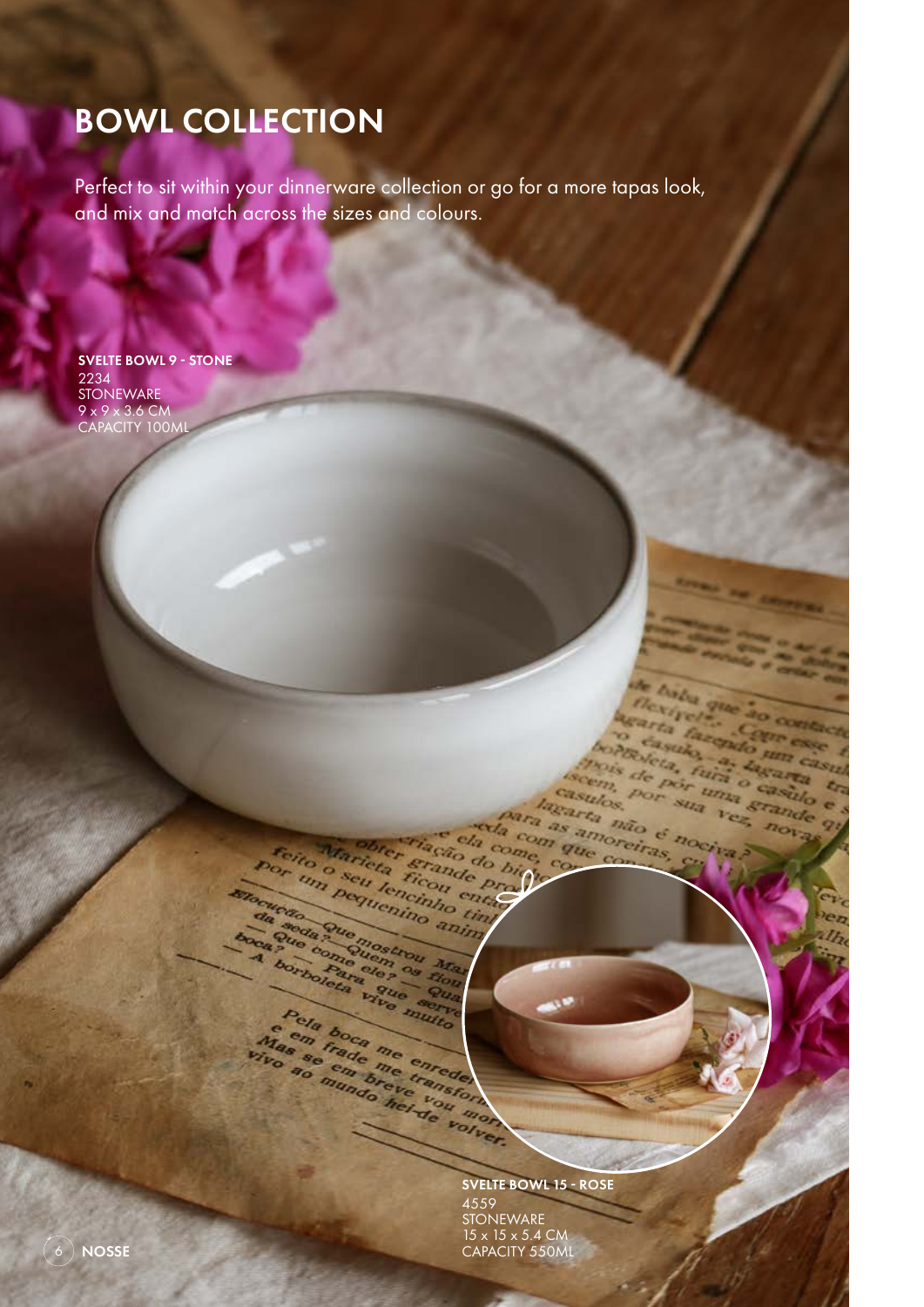



SVELTE BOWL 12 - ROSE 2302 STONEWARE  $12 \times 12 \times 4.5$  CM CAPACITY 200ML



SVELTE BOWL 15 - STONE 1732 STONEWARE 15 x 15 x 5.4 CM CAPACITY 550ML



SVELTE BOWL 15 - OLIVE 4429 STONEWARE  $15 \times 15 \times 5.4$  CM CAPACITY 550ML



SVELTE BOWL 19 - ROSE 4542 **STONEWARE** 19 x 19 x 6.5 CM CAPACITY 1100ML



SVELTE BOWL 23 - ROSE 4535 STONEWARE 23 x 23 x 8 CM CAPACITY 2000ML



SVELTE BOWL 23 - STONE 1787 **STONEWARE** 23 x 23 x 8 CM CAPACITY 2000ML

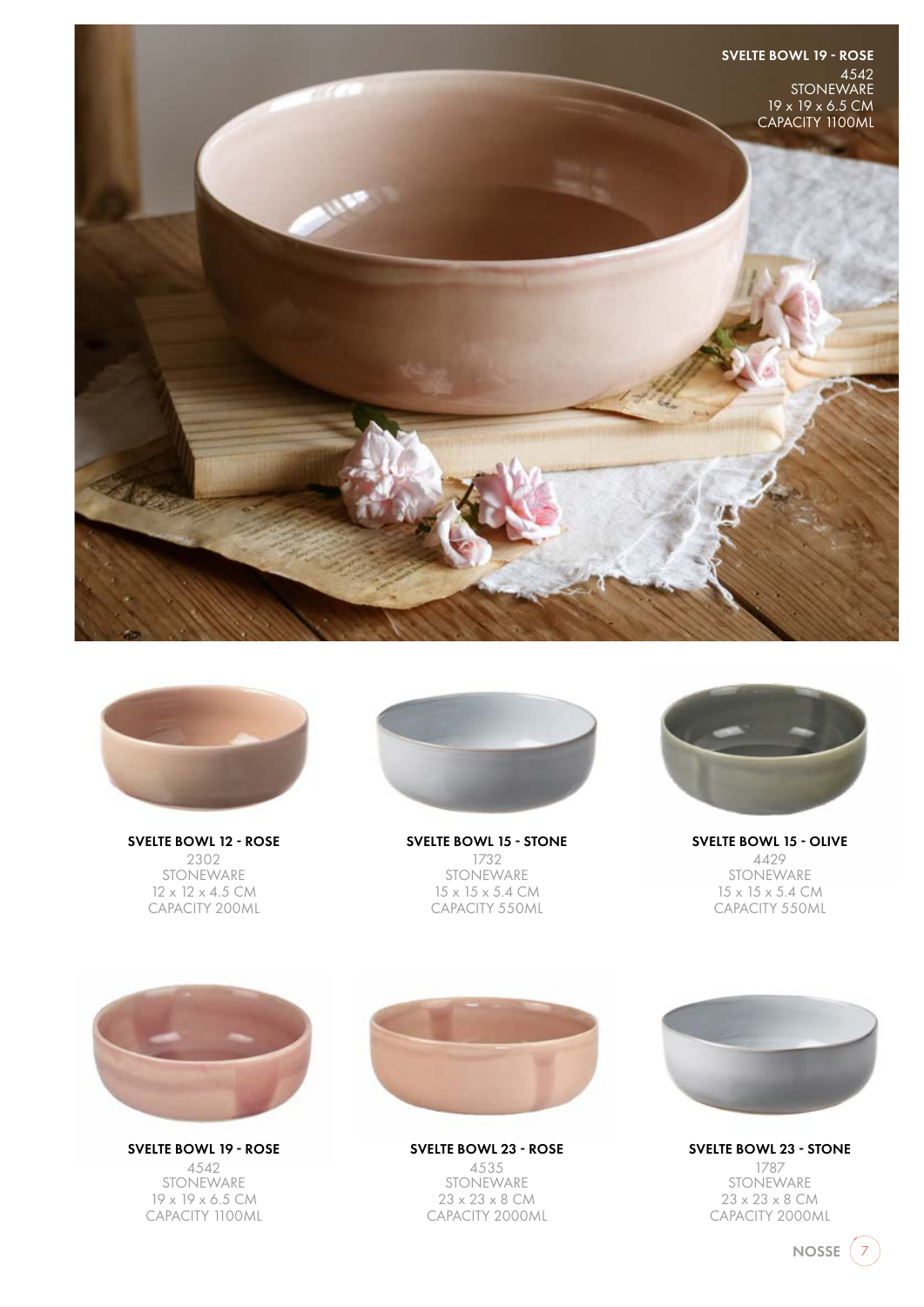SERVE

SVELTE CAKE STAND 28 - STONE 3576 STONEWARE 28 x 28 x 7.5 CM

**THE ASSESSMENT** 

 $\sqrt{2}$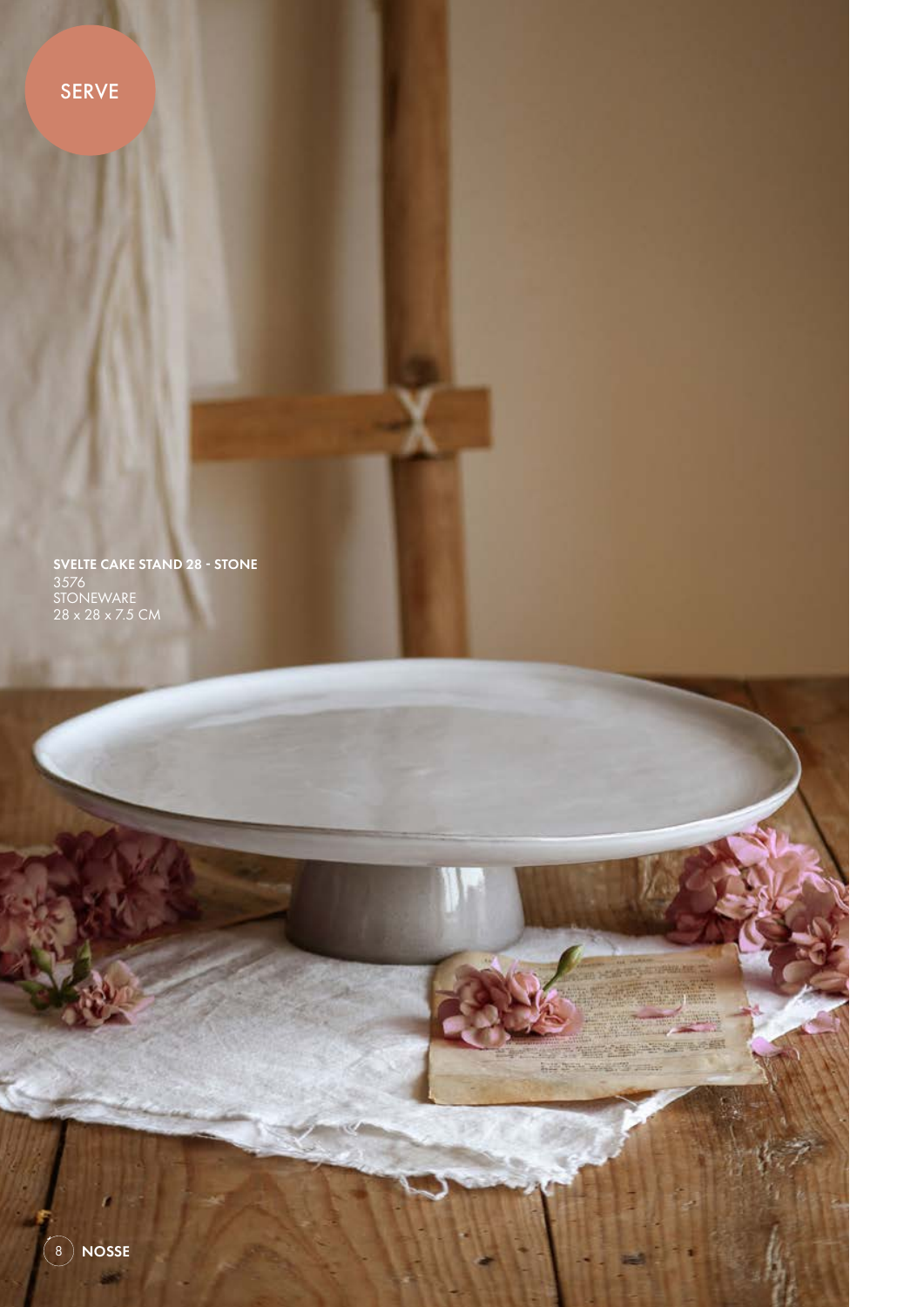

SVELTE JUG 1L - STONE 2623 STONEWARE 17.4 x 11.2 x 15.5 CM CAPACITY 1L



SVELTE PLATTER 30 - STONE SVELTE CREAMER 110ML - STONE 5631 STONEWARE 7.3 x 6.7 x 6.2 CM CAPACITY 110ML



2333 STONEWARE 30 x 21.3 x 1.6 CM



SVELTE CREAMER 300ML - STONE 2609 STONEWARE 9 x 8 x 11 CM CAPACITY 300ML



SVELTE JUG 1L - ROSE 2654 STONEWARE 17.4 x 11.2 x 15.5 CM CAPACITY 1L



SVELTE PLATTER 30 - OLIVE 4436 STONEWARE 30 x 21.3 x 1.6 CM

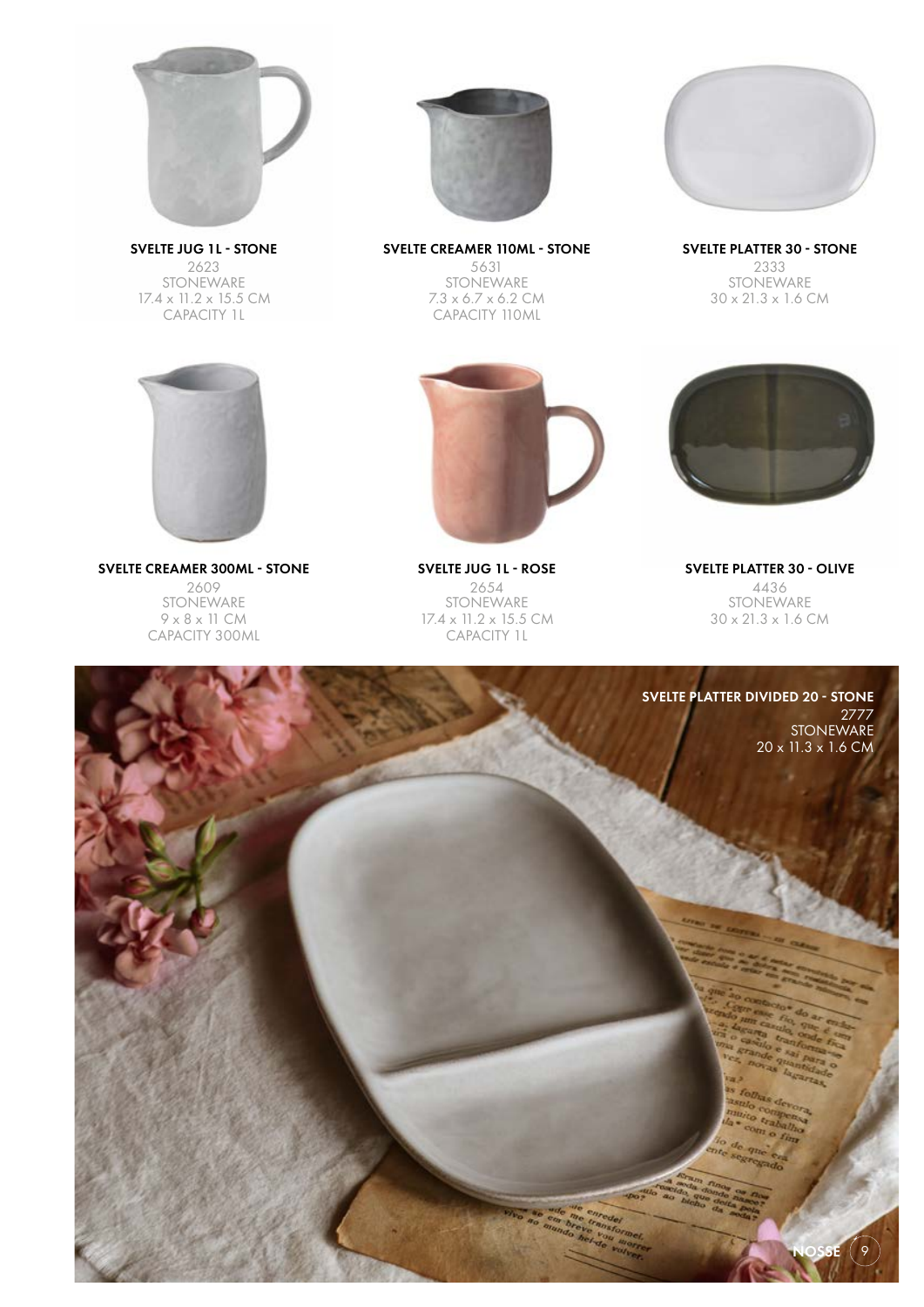**BREAKFAST** SET



LATHE PLATE 16 - STONE 2463 **STONEWARE** 16 x 16 x 2.4 CM

LATHE BOWL 9 - STONE 2401 STONEWARE 9 x 9 x 4.6 CM CAPACITY 100ML

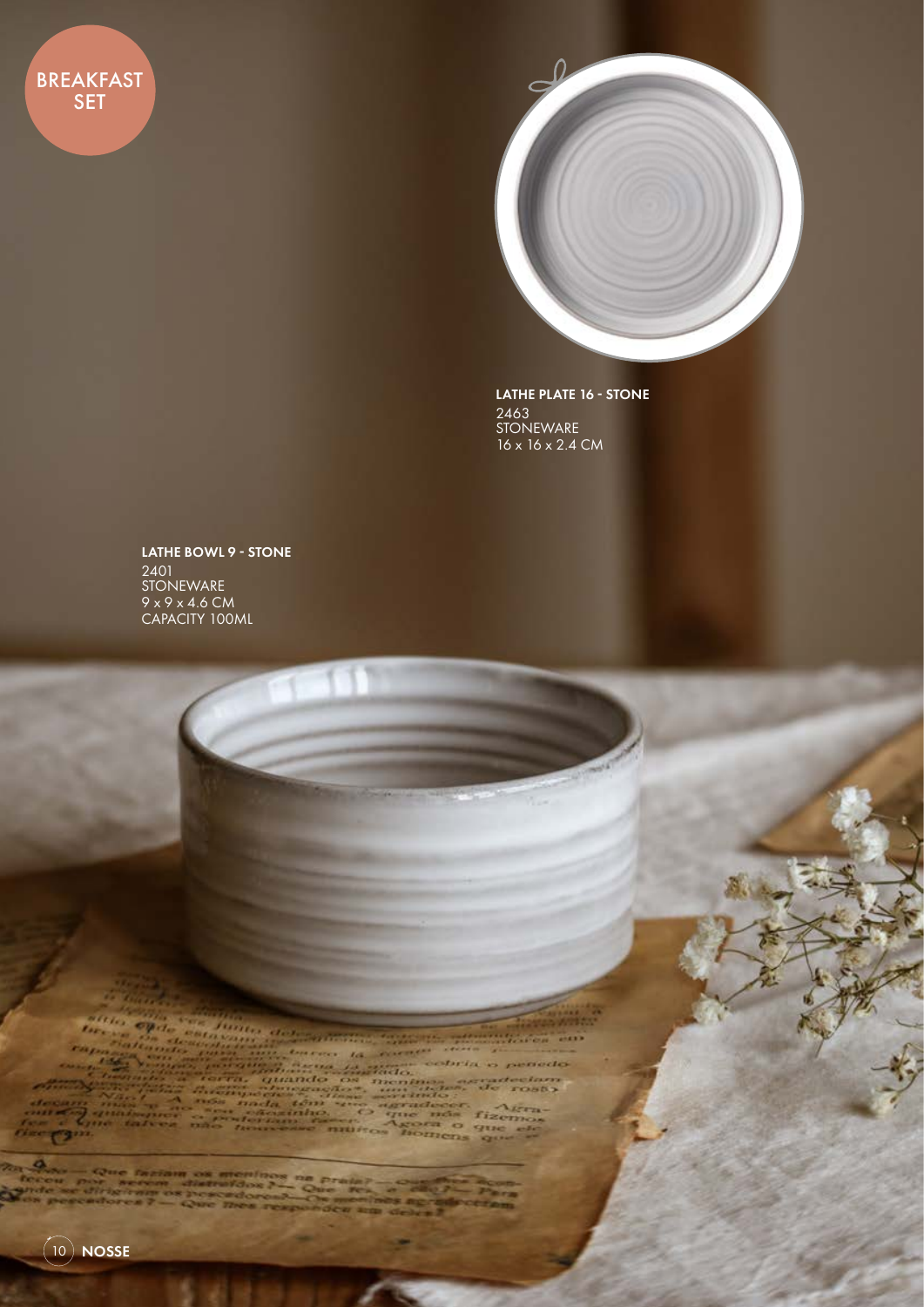# RANGE CHECKLIST

Use our handy checklist featuring all the products in the collection to plan your Nosse range.

| Page           | <b>Item</b>                              | Dimensions in $CM(w)$ (h) (d)  | Product<br>Code | Checkbox |
|----------------|------------------------------------------|--------------------------------|-----------------|----------|
| 3              | Svelte Mug - Olive                       | $13.6 \times 10 \times 9$      | 1756            | $\Box$   |
| 3              | Svelte Mug - Rose                        | $13.6 \times 10 \times 9$      | 1770            | $\Box$   |
| 3              | Svelte Mug - Stone                       | $13.6 \times 10 \times 9$      | 1749            | □        |
| $\overline{4}$ | Svelte Plate 17 - Stone                  | $17 \times 17 \times 1.6$      | 2340            | $\Box$   |
| $\overline{4}$ | Svelte Plate 22 - Stone                  | $22 \times 22 \times 1.5$      | 1664            | $\Box$   |
| $\overline{4}$ | Svelte Plate 27 - Stone                  | $27 \times 27 \times 1.6$      | 1718            | $\Box$   |
| 5              | Complements Potter Soup Plate 23 - Rose  | $23 \times 23 \times 5.5$      | 3514            | □        |
| $\sqrt{5}$     | Complements Potter Soup Plate 23 - Stone | $23 \times 23 \times 5.5$      | 2111            | $\Box$   |
| 6              | Svelte Bowl 9 - Stone                    | $9 \times 9 \times 3.6$        | 2234            | $\Box$   |
| 6              | Svelte Bowl 15 - Rose                    | $15 \times 15 \times 5.4$      | 4559            | $\Box$   |
| 7              | Svelte Bowl 12 - Rose                    | $12 \times 12 \times 4.5$      | 2302            | $\Box$   |
| 7              | Svelte Bowl 15 - Stone                   | $15 \times 15 \times 5.4$      | 1732            | □        |
| 7              | Svelte Bowl 15 - Olive                   | $15 \times 15 \times 5.4$      | 4429            | $\Box$   |
| 7              | Svelte Bowl 19 - Rose                    | $19 \times 19 \times 6.5$      | 4542            | $\Box$   |
| 7              | Svelte Bowl 23 - Rose                    | $23 \times 23 \times 8$        | 4535            | $\Box$   |
| 7              | Svelte Bowl 23 - Stone                   | $23 \times 23 \times 8$        | 1787            | $\Box$   |
| 8              | Svelte Cake Stand 28 - Stone             | $28 \times 28 \times 7.5$      | 3576            | $\Box$   |
| 9              | Svelte Creamer 110ml - Stone             | $7.3 \times 6.7 \times 6.2$    | 5631            | $\Box$   |
| 9              | Svelte Jug 1L - Stone                    | $17.4 \times 11.2 \times 15.5$ | 2623            | $\Box$   |
| 9              | Svelte Creamer 300ml - Stone             | $9 \times 8 \times 11$         | 2609            | $\Box$   |
| 9              | Svelte Jug 1L - Rose                     | $17.4 \times 11.2 \times 15.5$ | 2654            | □        |
| 9              | Svelte Cake Stand 28 - Stone             | $28 \times 28 \times 7.5$      | 3576            | $\Box$   |
| 9              | Svelte Platter 30 - Olive                | $30 \times 21.3 \times 1.6$    | 4436            | $\Box$   |
| 9              | Svelte Platter 30 - Stone                | $30 \times 21.3 \times 1.6$    | 2333            | $\Box$   |
| 9              | Svelte Platter Divided 20 - Stone        | $20 \times 11.3 \times 1.6$    | 2777            | $\Box$   |
| 10             | Lathe Plate 16 - Stone                   | $16 \times 16 \times 2.4$      | 2463            | □        |
| 10             | Lathe Bowl 9 - Stone                     | $9 \times 9 \times 4.6$        | 2401            | □        |